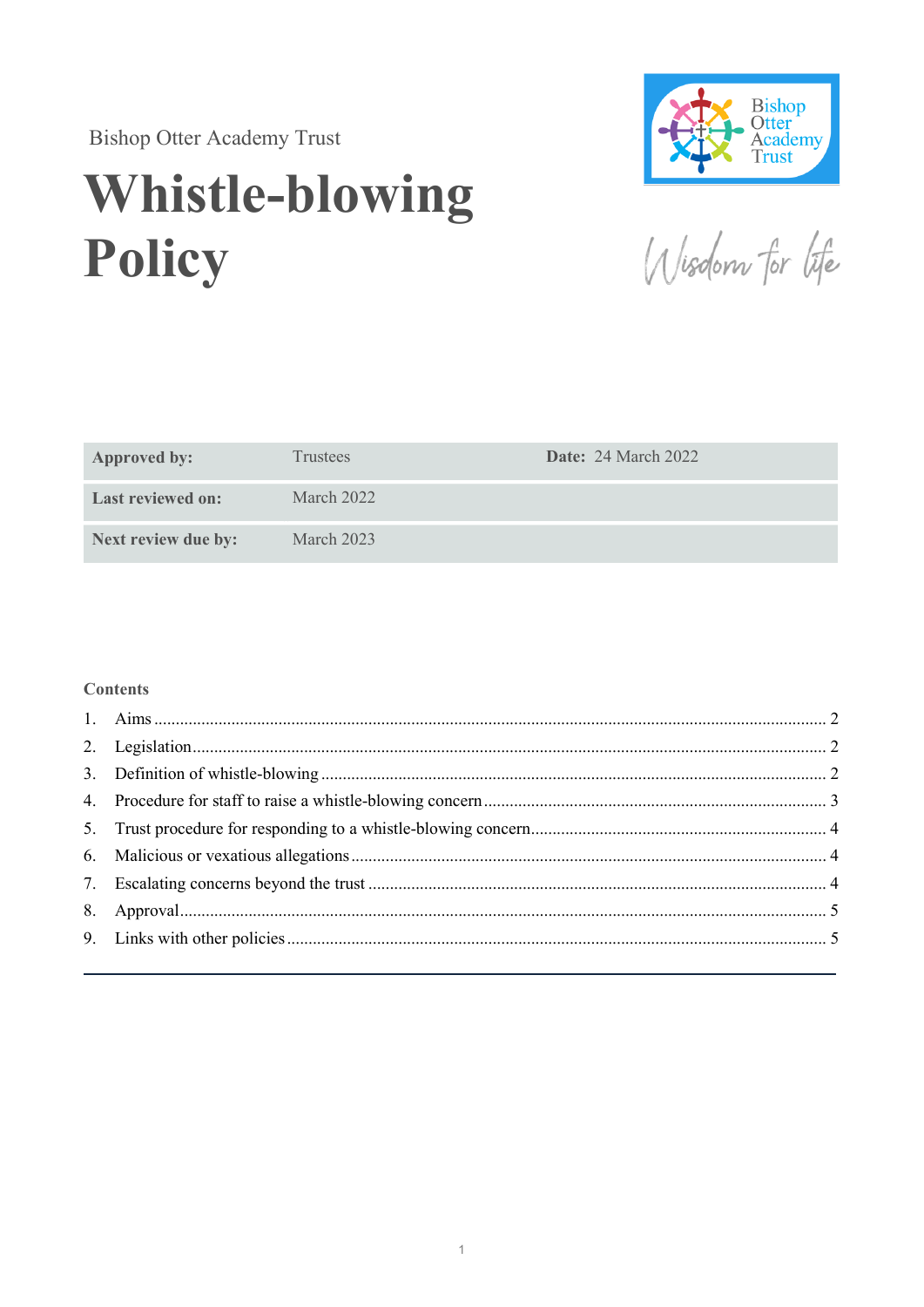# 1. Aims

This policy aims to:

- Encourage individuals affected to report suspected wrongdoing as soon as possible in the knowledge that their concerns will be taken seriously and investigated and that their confidentiality will be respected
- I Let all staff in the trust know how to raise concerns about potential wrongdoing in or by the trust
- Set clear procedures for how the trust will respond to such concerns
- Let all staff know the protection available to them if they raise a whistle-blowing concern
- Assure staff that they will not be victimised for raising a legitimate concern through the steps set out in the policy even if they turn out to be mistaken (though vexatious or malicious concerns may be considered a disciplinary issue)

This policy does not form part of any employee's contract of employment and may be amended at any time. The policy applies to all employees or other workers who provide services to the trust in any capacity including self-employed consultants or contractors who provide services on a personal basis and agency workers.

# 2. Legislation

The requirement to have clear whistle-blowing procedures in place is set out in the Academy Trust Handbook.

This policy has been written in line with the above document, as well as government guidance on whistleblowing. We also take into account the Public Interest Disclosure Act 1998.

This policy complies with our funding agreement and articles of association.

# 3. Definition of whistle-blowing

Whistle-blowing covers concerns made that report wrongdoing that is "in the public interest". Examples of whistle-blowing include (but are not limited to):

- Criminal offences, such as fraud or corruption
- Pupils' or staffs' health and safety being put in danger
- Failure to comply with a legal obligation or statutory requirement
- > Breaches of financial management procedures
- Attempts to cover up the above, or any other wrongdoing in the public interest
- Damage to the environment

A whistleblower is a person who raises a genuine concern relating to the above.

Not all concerns about the trust, or individual schools in the trust, count as whistle-blowing. For example, personal staff grievances such as bullying or harassment do not usually count as whistle-blowing. If something affects a staff member as an individual, or relates to an individual employment contract, this is likely a grievance.

When staff have a concern they should consider whether it would be better to follow our staff grievance or complaints procedures. Where other procedures are activated simultaneously, a clear agreement will be reached between the responsible officer who is investigating the concern and the individual making the report about the separate procedures, with agreed programmes for each and an agreement as to whether or not information can be shared for the purpose of each procedure.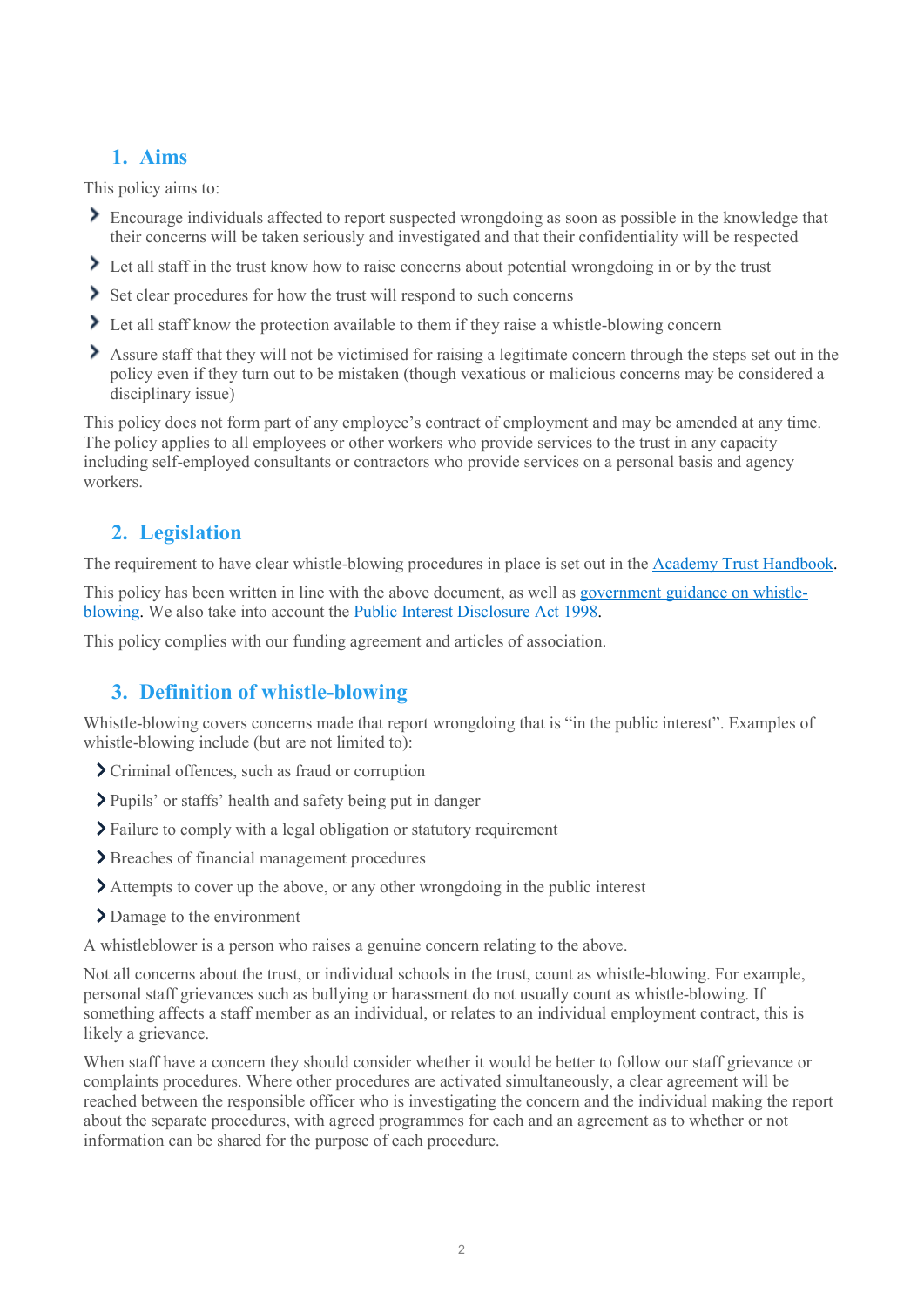Protect (formerly Public Concern at Work) has:

- Further guidance on the difference between a whistle-blowing concern and a grievance that staff may find useful if unsure.
- A free and confidential advice line.

Contact information can be found in section 7 of this policy.

## 4. Procedure for staff to raise a whistle-blowing concern

#### 4.1 When to raise a concern

Staff should consider the examples in section 3 when deciding whether their concern is of a whistle-blowing nature. Consider whether the incident(s) was illegal, breached statutory or trust procedures, put people in danger or was an attempt to cover any such activity up.

#### 4.2 Who to report to

It is not possible to foresee every time of concern that may be raised and to whom that might relate. Therefore the following table indicates who is most likely to be the appropriate person to whom a whistleblower should approach (contact details can be obtained from the relevant website):

| <b>Focus of concern</b>                                | Person to approach                                                                                                                            |
|--------------------------------------------------------|-----------------------------------------------------------------------------------------------------------------------------------------------|
| A particular school and/or one of more of its staff    | The Headteacher or Chair of the LGB; or, if the<br>matter involves both those people, the Chief<br>Executive of BOAT.                         |
| A matter which relates to more than one BOAT<br>school | The Chief Executive of BOAT or, if the matter,<br>concerns the Chief Executive too, the Chair of<br>BOAT.                                     |
| A matter which concerns BOAT as a charity              | The Chair of the Board of BOAT or the RSO or the<br><b>Charity Commission</b>                                                                 |
| A matter which concerns the Board of Trustees          | Either the Chief Executive of BOAT or the Chair of<br>the Board of BOAT;                                                                      |
|                                                        | Or the RSO or the Charity Commission where neither<br>the Chief Executive of BOAT nor the Chair of the<br>Board of BOAT would be appropriate. |

#### 4.3 How to raise the concern

Concerns should be made in writing wherever possible. They should include names of those committing wrongdoing, dates, places and as much evidence and context as possible. Staff raising a concern should also include details of any personal interest in the matter.

#### 4.4 Who can attend

You many invite your trade union, professional association representative or friend to be present during any meeting or interviews in connection with the concerns you have raised. Anyone who helps you will need to respect the confidentiality of the investigation.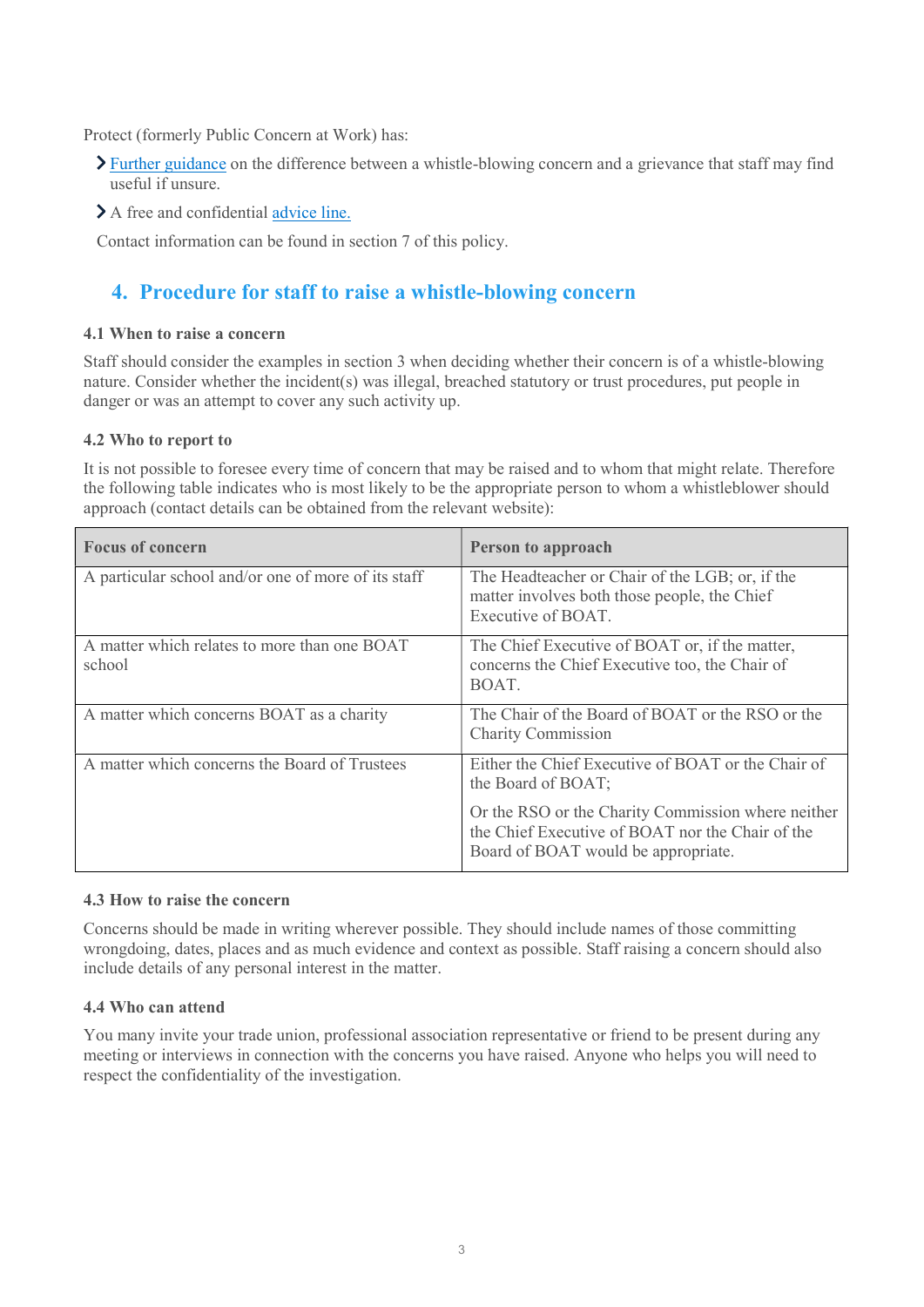# 5. Trust procedure for responding to a whistle-blowing concern

#### 5.1 Investigating the concern

When a concern is received by the 'recipient'- they will:

- Meet with the person raising the concern within a reasonable time. The person raising the concern may be joined by a trade union or professional association representative
- $\sum$  Get as much detail as possible about the concern at this meeting, and record the information. If it becomes apparent the concern is not of a whistle-blowing nature, the recipient should handle the concern in line with the appropriate policy/procedure
- Reiterate, at this meeting, that they are protected from any unfair treatment or risk of dismissal as a result of raising the concern. If the concern is found to be malicious or vexatious, disciplinary action may be taken (see section 6 of this policy)
- $\sum$  Establish whether there is sufficient cause for concern to warrant further investigation. If there is:
	- The recipient should then arrange a further investigation into the matter, involving the CEO, local governing body and/or chair of trustees, if appropriate. In some cases, they may need to bring in an external, independent body to investigate. In others, they may need to report the matter to the police.
	- o The person who raised the concern should be informed of how the matter is being investigated and an estimated timeframe for when they will be informed of the next steps.

#### 5.2 Outcome of the investigation

Once the investigation – whether this was just the initial investigation of the concern, or whether further investigation was needed – is complete, the investigating person(s) will prepare a report detailing the findings and confirming whether or not any wrongdoing has occurred. The report will include any recommendations and details on how the matter can be rectified and whether or not a referral is required to an external organisation, such as the local authority or police.

They will inform the person who raised the concern of the outcome of the investigation, though certain details may need to be restricted due to confidentiality.

Beyond the immediate actions, the CEO, trustees and other staff if necessary will review the relevant policies and procedures to prevent future occurrences of the same wrongdoing.

Whilst we cannot always guarantee the outcome sought, we will try to deal with concerns fairly and in an appropriate way.

## 6. Malicious or vexatious allegations

Staff are encouraged to raise concerns when they believe there to potentially be an issue. If an allegation is made in good faith, but the investigation finds no wrongdoing, there will be no disciplinary action against the member of staff who raised the concern.

If, however, an allegation is shown to be deliberately invented or malicious, the trust will consider whether any disciplinary action is appropriate against the person making the allegation.

### 7. Escalating concerns beyond the trust

The trust encourages staff to raise their concerns internally, in line with section 4 of this policy, but recognises that staff may feel the need to report concerns to an external body. A list of prescribed bodies to whom staff can raise concerns with is included here.